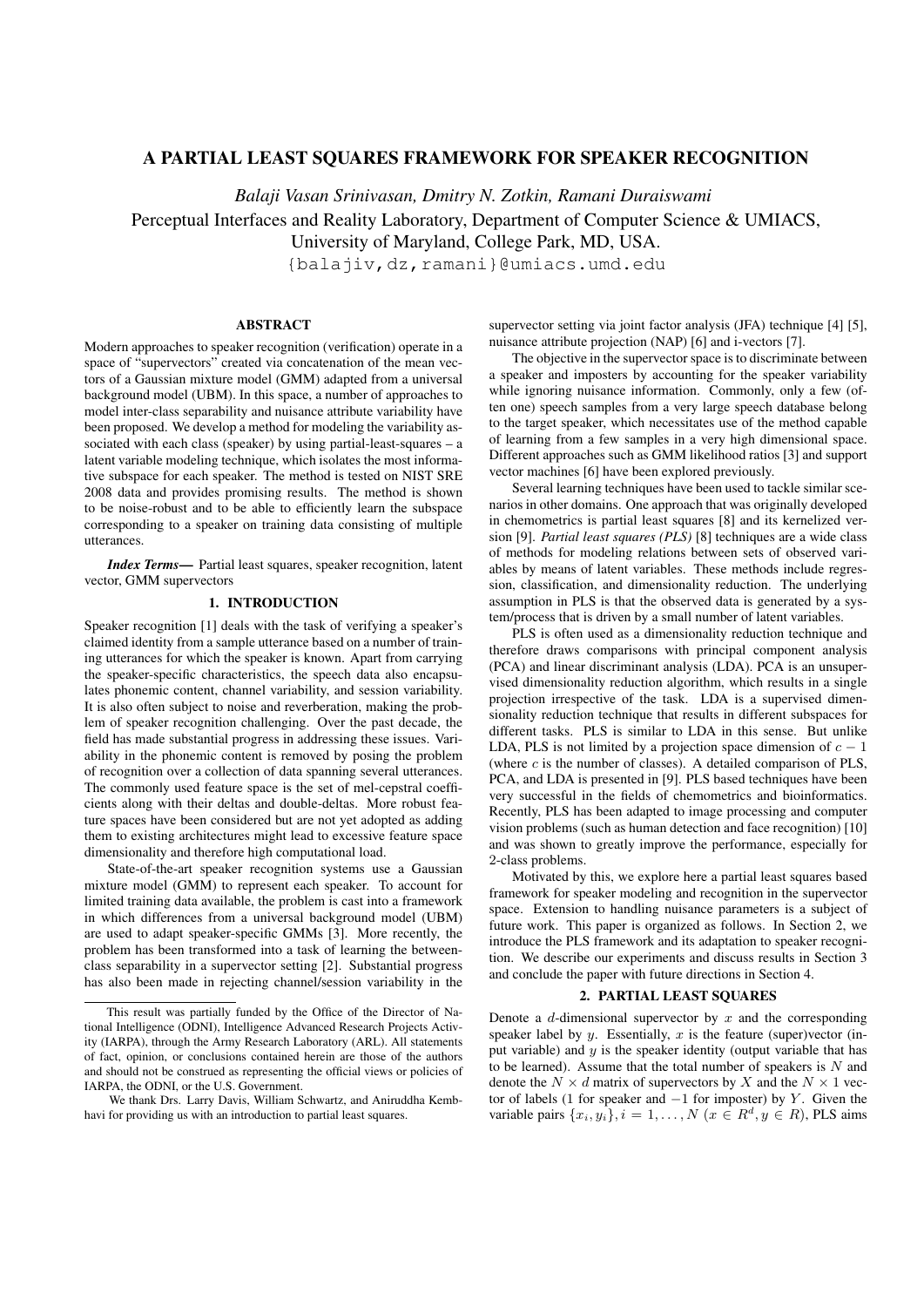

(a) PLS based subspaces (b) PLS based speaker recognition Fig. 1. *Schematic of the proposed Partial Least Squares (PLS) technique for speaker recognition.*

at modeling the relationship between *x* and *y* using projection into latent spaces. While a detailed analysis of PLS can be found in [8], we provide a brief overview here. PLS decomposes *X* and *Y* as

$$
X = TP^T + E,\tag{1}
$$

$$
Y = UQ^T + F,\t\t(2)
$$

where *T* and *U* ( $N \times p$ ,  $p < d$ ) are the latent vectors,  $P(d \times p)$  and  $Q(1 \times p)$  are the loading vectors, and  $E(N \times d)$  and  $F(N \times 1)$  are residual matrices. PLS is usually solved via the *nonlinear iterative partial least squares (NIPALS) algorithm* [8] that constructs a set of weight vectors  $W = \{w_1, w_2, \dots, w_p\}$  such that

$$
\max[\text{cov}(t_i, u_i)]^2 = \max_{|w_i|=1} [\text{cov}(Xw_i, Y)]^2,
$$
 (3)

where  $t_i$  and  $u_i$  are the  $i^{th}$  columns of  $T$  and  $U$  respectively and  $cov(t_i, u_i)$  indicates the sample covariance between latent vectors  $t_i$  and  $u_i$ . Maximizing the covariance in the latent vector space is equivalent to maximizing discrimination in the same space; in other words, for a particular speaker, PLS learns a subspace in which the speaker latent vectors *t<sup>S</sup>* are well separated from the imposter latent vector  $t_I$ . This is illustrated in Fig. 1(a). Thus, PLS learns a unique latent space for each speaker. After extraction of latent vectors *t<sup>i</sup>* and  $u_i$ , the matrices  $X$  and  $Y$  are deflated by subtracting their rank-1 approximation based on *t<sup>i</sup>* and *ui*:

$$
X \leftarrow X - t_i p_i^T; \qquad Y \leftarrow Y - u_i q_i^T. \tag{4}
$$

This step removes any information captured by *t<sup>i</sup>* and *u<sup>i</sup>* from *X* and *Y*. The process is repeated till a sufficient number of latent vectors is obtained. This number is determined via standard cross-validation techniques [10].

It has been shown [8] that the NIPALS algorithm is equivalent to iteratively finding the dominant eigenvectors of the problem

$$
[X^T y y^T X] w_i = \lambda w. \tag{5}
$$

The weight matrix *W* can be used for dimensionality reduction, and the resulting projection can be used with any standard classifier to model a target speaker. However, it was observed that the performance was not as good as the alternative presented below. We instead use PLS in a regression framework that implicitly utilizes the PLS weights *W* obtained from the NIPALS algorithm.

**PLS Regression:** Substituting the *w* from Eq. (3) in Eq. (1), we get  
\n
$$
XW = TP^T W + E \Rightarrow T = XW(P^T W)^{-1}.
$$
\n(6)

Now, *U* can be written in terms of *T* [8] as  $U = TD + H$ , where *D* is a diagonal matrix and  $H$  is the residue. Eq. (2) now becomes

$$
Y = T D Q^{T} + H Q^{T} + F = X W (P^{T} W)^{-1} D Q^{T} + \bar{F}, \qquad (7)
$$

and we get the PLS regression:

$$
Y = XB + G; \t B = W(P^T W)^{-1} DQ^T,
$$
 (8)

where *B* is the set of PLS regression coefficients. This regression framework directly provides the way to compute the matching score for seamless speaker discrimination, eliminating the need for a separate classifier. It also utilizes the latent structure learnt by NIPALS algorithm better – the regression coefficients weight the supervector centers that discriminate the current speaker against imposters more than other centers. Hence, the regression coefficients are unique to each speaker. Note that, although PLS is used widely a dimensionality reduction technique, we use a PLS-based regression technique, and the dimensionality reduction is not used explicitly for speaker modeling.

In our work here, we first train the GMM UBM using a large amount of data. Then, we create a specific GMM for each speaker in the database by adapting the UBM using the speaker (training) utterances. Then, the speaker supervector [2] is created by concatenating the means of the speaker GMM. Note that the whole training utterance is represented by one point in the supervector space. We then learn the PLS regression model using a one-vs-all scheme. Finally, we perform the scoring and normalize output scores in a T-norm sense [1] using a large number of non-target speakers (imposters). These steps are summarized in Fig. 1(b).

The beneficial properties of the proposed PLS framework for speaker recognition can be summarized as follows:

- 1. It is a discriminative technique (like SVM); hence, the performance should improve as the amount of speaker training data increases.
- 2. SVM learns a separating hyperplane between speaker and imposter supervectors, whereas PLS learns discriminative projection that maximizes the covariance of supervectors and speaker labels in the projected space. PLS regression weights the supervectors based on these projections to score each utterance.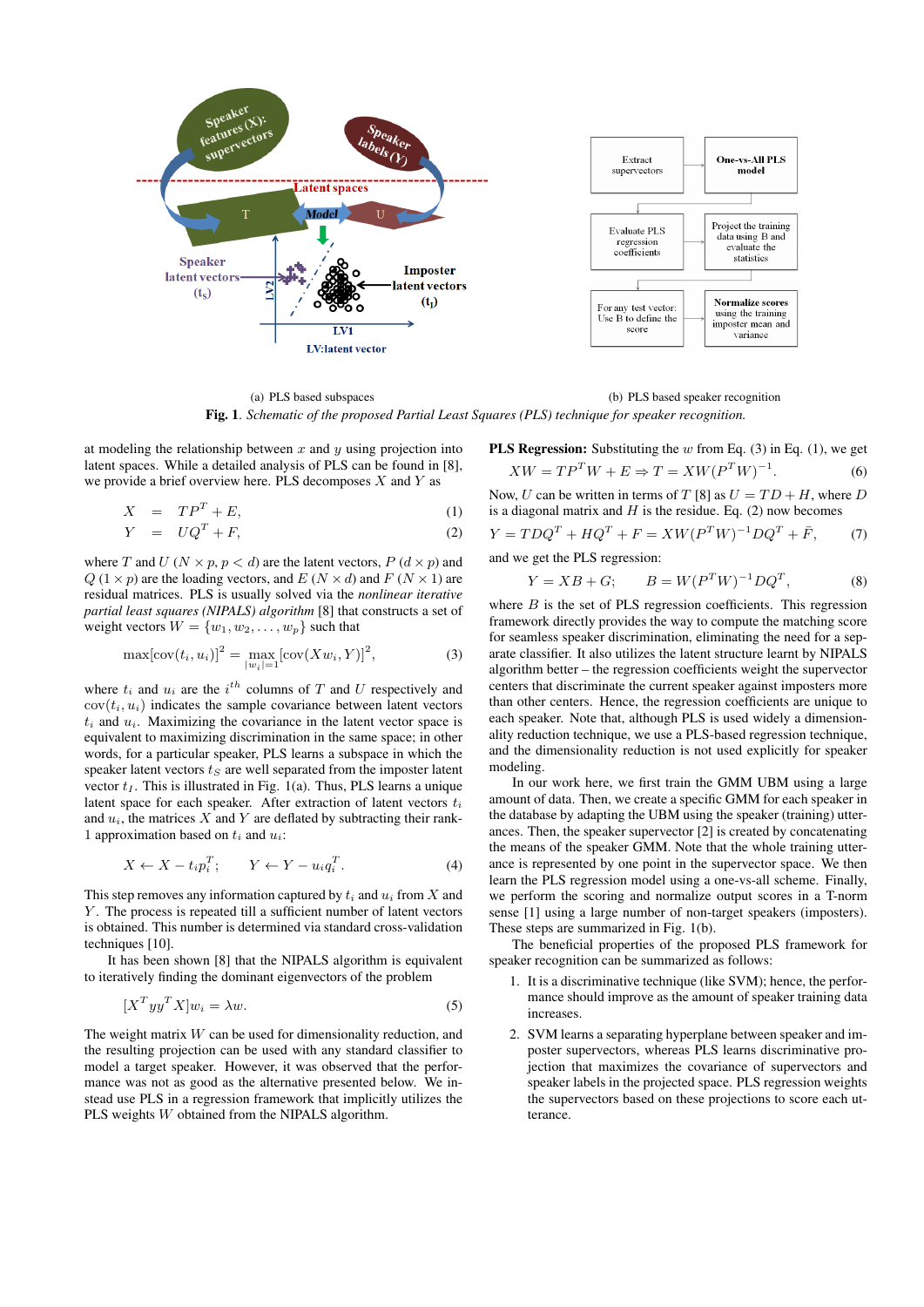

Fig. 2. *Performance of PLS against SVM and GMM baseline systems on the NIST 2008 core set.*

- 3. The computational cost of PLS is  $O(Nd)$  against  $O(N^2d)$  for SVM, where *d* is the supervector dimension and *N* is the number of supervectors.
- 4. The PLS technique used here is linear. Non-linear PLS can potentially be done by using the kernel-trick [9]. However, this direction was not pursued here.

Accelerating PLS: Despite the success of PLS, its O(*N d*) computational cost does not scale well for large sample sizes and large number of features. We have already addressed this scalability issue via use of graphical processors [11] and achieved *∼* 30X speedups against standard CPU-based implementations.

## 3. EXPERIMENTS

We performed experimental evaluation of the proposed method on the *core (short2-short3) test set* and *8conv-short3 test set* in the NIST SRE  $2008<sup>1</sup>$  evaluation dataset. The dataset is grouped into 8 trial conditions: C1: interview speech (IS) both for training and testing (BTT); C2: IS, using the same microphone for training and testing; C3: IS, using different microphones for training and testing; C4: IS for training, telephone speech (TS) for testing; C5: TS for training, noninterview microphone speech for testing; C6: TS BTT; C7: English TS BTT; and C8: English TS BTT by native English speakers. For all experiments, we used 19 MFCC features along with their deltas.

We compared performance of the PLS-based approach against the GMM/UBM based system [3] and GMM-supervector-kernel based SVM [6]. The libSVM package was used for our SVM runs. The GMM/UBM code was developed in house and validated against results reported in NIST SRE 2006. Note that since nuisance attributes are not being modeled, the GMM/UBM EER is relatively high compared to SRE 2008 results (where nuisance corrections based on JFA were applied).

Supervector dimensions: It was observed that 4096-center GMM gave the best performance with core set, while 2048-center model was best for 8conv-short3 set. With SVM, these numbers are 1024 and 512, respectively; and with PLS, 512 and 256, respectively. While a larger number of GMM centers leads to severe over-fitting to the background data (which helps GMM capture background characteristics better but does not provide room for supervector based

|                | <b>GMM</b> | <b>SVM</b> | <b>PLS</b> | PLS      | PLS      |
|----------------|------------|------------|------------|----------|----------|
|                |            |            |            | 2-splits | 4-splits |
| C1             | 13.84      | 19.73      | 18.43      | 18.02    | 17.13    |
| C <sub>2</sub> | 6.15       | 12.73      | 3.38       | 3.38     | 3.64     |
| C <sub>3</sub> | 13.54      | 19.49      | 18.39      | 18.08    | 17.13    |
| C4             | 21.31      | 23.63      | 22.48      | 22.79    | 22.79    |
| C <sub>5</sub> | 19.03      | 24.34      | 13.90      | 13.64    | 13.90    |
| C6             | 13.48      | 18.44      | 10.13      | 9.60     | 9.77     |
| C <sub>7</sub> | 10.69      | 15.41      | 6.52       | 5.51     | 5.92     |
| C8             | 10.42      | 16.34      | 6.61       | 5.47     | 5.98     |

Table 1. *Equal-error-rates obtained with PLS (with/without data splitting), SVM, and GMM across various condition for the NIST 2008 core set. Note: there is no nuisance attribute compensation.*

discrimination), very few centers lead to severe under-fitting and the resulting GMM models do not generalize well to test conditions. This is the reason PLS works best with moderate number of GMM centers, which also reduces the computational load by an order of magnitude.

Single training utterance: In the core set, there is only one training utterance per speaker. There are 1270 male and 1993 female speakers (3263 total) and 98776 trials. Each trial belongs to one or more of 8 conditions outlined above. The DET curves for all 8 conditions are shown in Fig. 2 and the equal error rates are listed in Table 1.

Note that having only one training utterance per speaker does not provide enough data for discriminative approaches like SVM and PLS; the GMM/UBM system is likely to perform better in this case. In spite of that, the PLS framework outperforms GMM/UBM in conditions 2*,* 5 *−* 8 (5 out of 8) and is comparable for condition 4.

As mentioned, the PLS framework makes use of intra-speaker variability. Therefore, the performance is expected to improve if more supervectors belonging to the target speaker are available. Ideally, speaker utterances should be recorded across various nuisance conditions, which will enable PLS to truly capture speaker-related information and reject channel-related one. Alternatively, we explored simple mechanism of splitting the training data to create multiple supervectors per utterance. Note that this does not guarantee the availability of training vectors across nuisance conditions. However, it was observed that the PLS performance indeed improved significantly with 2-way split of the training data, although there is no further improvement with 4-way split. The DET curves for these

<sup>1</sup>www.itl.nist.gov/iad/mig/tests/sre/2008/